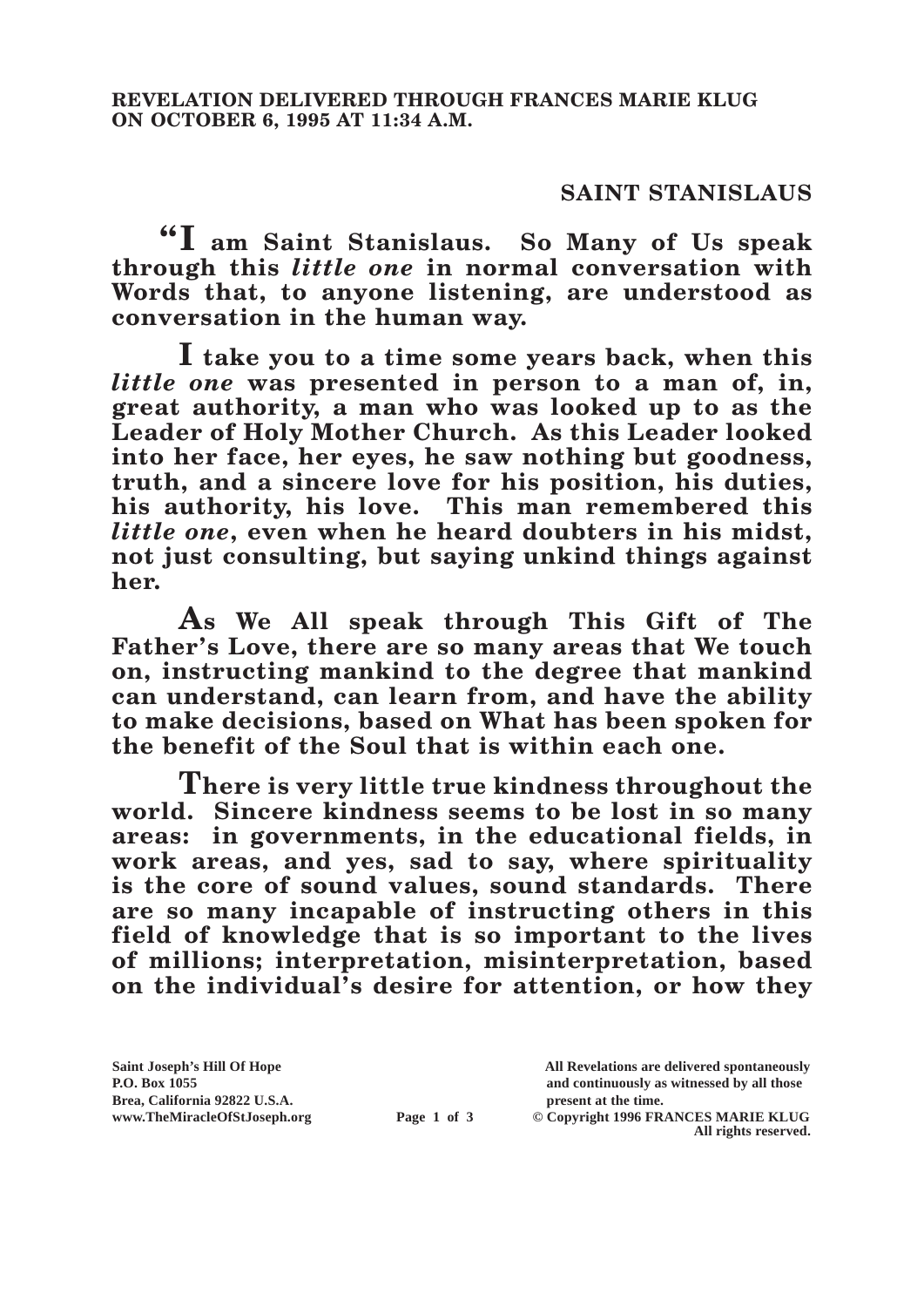**determine the meaning of something that is a critical point of morality.**

**This Miracle of The Father's Love has been given to the world, because mankind is in great need of Sound Direction that gives great insight to how Valuable human life is, What it contains. There are Many Saints Here with Me now Who have spoken through This Gift of The Father's Love, and much of What They said has been written, but We see people reading It, and instead of seeing the Sound Value in It, are trying to dissect It, as though It were some kind of animal or being, that they wanted to find out more about.**

**Love for God is through the Soul of man, and this penetrates into the mentality of man, the actions of man, logically placing the emphasis on sound reasoning, sound values, sound standards, practicality, of how The Father would act, would give, would instruct mankind on the Value of human life, and that He is always a Living Part of human life, plus the fact That Part of human life never dies. It returns to The Father, representing the individual in whom It was placed at the moment of conception.**

**We hear some say, 'I want to become a Saint.' These are precious words, because the Goal is What The Father Wills, but so many times the individual allows an impurity of some sort, some kind, some nature, some degree, to be acceptable. Why?**

**This Miracle has been given to the world, and It is the Greatest Gift of Love that mankind could ever receive, because It is a constant, consistent** 

| Saint Joseph's Hill Of Hope   |             | All Revelations are delivered spontaneously |
|-------------------------------|-------------|---------------------------------------------|
| P.O. Box 1055                 |             | and continuously as witnessed by all those  |
| Brea, California 92822 U.S.A. |             | present at the time.                        |
| www.TheMiracleOfStJoseph.org  | Page 2 of 3 | © Copyright 1996 FRANCES MARIE KLUG         |
|                               |             | All rights reserved.                        |